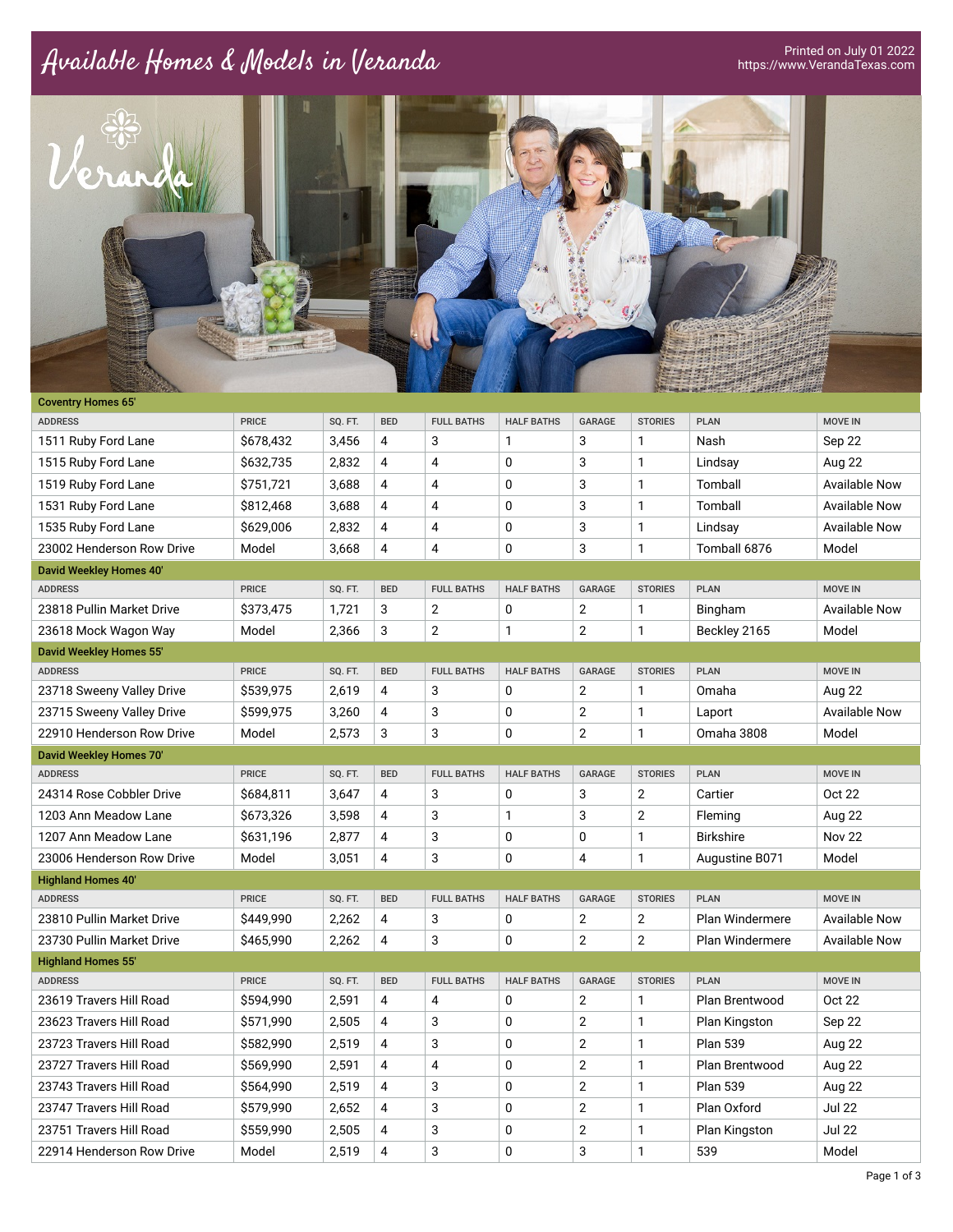| Lennar 50'                     |              |         |                |                   |                   |                |                |                   |                      |  |
|--------------------------------|--------------|---------|----------------|-------------------|-------------------|----------------|----------------|-------------------|----------------------|--|
| <b>ADDRESS</b>                 | <b>PRICE</b> | SQ. FT. | <b>BED</b>     | <b>FULL BATHS</b> | <b>HALF BATHS</b> | <b>GARAGE</b>  | <b>STORIES</b> | <b>PLAN</b>       | <b>MOVE IN</b>       |  |
| 1626 Carson Field Lane         | \$390,000    | 2,111   | 3              | $\overline{2}$    | $\mathbf{1}$      | $\overline{2}$ | 1              | Sandstone         | Oct 22               |  |
| 22902 Henderson Row Drive      | Model        | 2,752   | 3              | 3                 | 0                 | $\overline{2}$ | 1              | 372N              | Model                |  |
| <b>Newmark Homes 60'</b>       |              |         |                |                   |                   |                |                |                   |                      |  |
| <b>ADDRESS</b>                 | <b>PRICE</b> | SQ. FT. | <b>BED</b>     | <b>FULL BATHS</b> | <b>HALF BATHS</b> | <b>GARAGE</b>  | <b>STORIES</b> | <b>PLAN</b>       | <b>MOVE IN</b>       |  |
| 23711 Masterson Garden Lane    | \$719,789    | 3,253   | 4              | 4                 | 1                 | 3              | $\mathbf{1}$   | Moravia           | <b>TBD</b>           |  |
| 23415 Wilkinson Trail          | \$815,844    | 3,700   | 4              | 3                 | $\mathbf{1}$      | 3              | 2              | Burano            | <b>TBD</b>           |  |
| 2210 Colonel Fields Drive      | \$829,038    | 3,700   | 4              | 3                 | $\mathbf{1}$      | 3              | $\overline{2}$ | Buckingham        | <b>TBD</b>           |  |
| 2202 Colonel Fields Drive      | \$833,100    | 3,242   | $\overline{4}$ | 4                 | 1                 | 3              | $\overline{2}$ | Como              | <b>TBD</b>           |  |
| 2110 Colonel Fields Drive      | \$867,248    | 3,649   | 5              | 4                 | 0                 | 3              | $\overline{2}$ | Buckingham        | <b>TBD</b>           |  |
| 22918 Henderson Row Drive      | Model        | 3,422   | $\overline{4}$ | $\mathbf 0$       | 3                 | 3              | $\overline{2}$ | 6014 Buckingham   | Model                |  |
| Perry Homes 50'                |              |         |                |                   |                   |                |                |                   |                      |  |
| <b>ADDRESS</b>                 | <b>PRICE</b> | SQ. FT. | <b>BED</b>     | <b>FULL BATHS</b> | <b>HALF BATHS</b> | GARAGE         | <b>STORIES</b> | <b>PLAN</b>       | <b>MOVE IN</b>       |  |
| 23407 Meyers Cove Road         | \$615,900    | 3,190   | 4              | 3                 | 1                 | 3              | 2              | 3190W             | Aug 22               |  |
| 1627 Boone Hollow Lane         | \$629,900    | 2,797   | 4              | 3                 | $\mathbf{1}$      | $\overline{2}$ | $\overline{2}$ | 2797W             | <b>Nov 22</b>        |  |
| 1610 Carson Field Lane         | \$622,900    | 2,973   | 5              | 4                 | $\mathbf{1}$      | $\overline{2}$ | $\overline{2}$ | 2694W             | <b>Nov 22</b>        |  |
| 1622 Carson Field Lane         | \$524,900    | 2,357   | 4              | 3                 |                   | $\overline{2}$ | $\mathbf{1}$   | 2357W             | Oct 22               |  |
| 1623 Carson Field Lane         | \$615,900    | 3,048   | 5              | 4                 | $\mathbf{1}$      | 3              | $\overline{2}$ | 2999W             | Oct 22               |  |
| 1519 Carson Field Lane         | \$549,900    | 2,545   | $\overline{4}$ | 3                 |                   | $\overline{2}$ | $\mathbf{1}$   | 2545W             | Oct 22               |  |
| 1610 Boone Hollow Lane         | \$557,900    | 2,529   | 4              | 3                 |                   | $\overline{2}$ | 1              | 2529W             | Oct 22               |  |
| 1622 Boone Hollow Lane         | \$573,900    | 2,545   | 4              | 3                 |                   | $\overline{2}$ | 1              | 2545W             | <b>Nov 22</b>        |  |
| 22906 Henderson Row Drive      | Model        | 2,529   | $\overline{4}$ | 3                 | $\mathbf 0$       | $\overline{2}$ | 1              | 2529W             | Model                |  |
| Perry Homes 65'                |              |         |                |                   |                   |                |                |                   |                      |  |
| <b>ADDRESS</b>                 | <b>PRICE</b> | SQ. FT. | <b>BED</b>     | <b>FULL BATHS</b> | <b>HALF BATHS</b> | GARAGE         | <b>STORIES</b> | <b>PLAN</b>       | <b>MOVE IN</b>       |  |
| 24323 Norwood Groves Drive     | \$719,900    | 3,465   | 4              | 3                 | 1                 | 3              | 1              | 3465W             | <b>Nov 22</b>        |  |
| 1507 Ruby Ford Lane            | \$724,900    | 3,295   | 4              | 3                 |                   | 3              | $\mathbf{1}$   | 3295W             | <b>Aug 22</b>        |  |
| 1539 Ruby Ford Lane            | \$649,900    | 2,916   | 4              | 3                 |                   | 3              | $\mathbf{1}$   | 2916W             | Aug 22               |  |
| 24318 Dixon Shoals Road        | \$699,900    | 3,465   | 4              | 3                 | $\mathbf{1}$      | 3              | $\mathbf{1}$   | 3465W             | Aug 22               |  |
| 24302 Dixon Shoals Road        | \$828,900    | 3,904   | 5              | 5                 | $\mathbf{1}$      | 3              | $\overline{2}$ | 3650W             | <b>Jan 23</b>        |  |
| 24207 Norwood Groves Drive     | \$719,900    | 3,257   | 4              | 3                 |                   | 3              | 1              | 3257W             | Dec 22               |  |
| 24210 Norwood Groves Drive     | \$851,900    | 4,016   | 5              | 4                 | 1                 | 3              | $\overline{2}$ | 4016W             | <b>Dec 22</b>        |  |
| 24214 Norwood Groves Drive     | \$749.900    | 3,791   | 5              | 4                 | $\mathbf{1}$      | 3              | 2              | 3791W             | <b>Nov 22</b>        |  |
| 24314 Norwood Groves Drive     | \$799,900    | 4,098   | 5              | 4                 | 1                 | 3              | 2              | 4098W             | Dec 22               |  |
| 24319 Dixon Shoals Road        | \$774,900    | 3,650   | 4              | 4                 | 1                 | 3              | $\overline{2}$ | 3650W             | <b>Nov 22</b>        |  |
| 22926 Henderson Row Drive      | Model        | 3,465   | 4              | 3                 | 0                 | 3              | 1              | 3465W             | Model                |  |
| <b>Sitterle Homes 55P</b>      |              |         |                |                   |                   |                |                |                   |                      |  |
| <b>ADDRESS</b>                 | <b>PRICE</b> | SQ. FT. | <b>BED</b>     | <b>FULL BATHS</b> | <b>HALF BATHS</b> | GARAGE         | <b>STORIES</b> | <b>PLAN</b>       | <b>MOVE IN</b>       |  |
| 22810 Pearl Glen Drive         | Model        | 2,989   | 4              | 3                 | 1                 | $\overline{2}$ | 2              | Castell 4565      | Model                |  |
| <b>Sitterle Homes 65 Porch</b> |              |         |                |                   |                   |                |                |                   |                      |  |
| <b>ADDRESS</b>                 | <b>PRICE</b> | SQ. FT. | <b>BED</b>     | <b>FULL BATHS</b> | <b>HALF BATHS</b> | GARAGE         | <b>STORIES</b> | <b>PLAN</b>       | <b>MOVE IN</b>       |  |
| 2203 Fenn Dale Court           | \$761,063    | 3,406   | 5              | 4                 | 0                 | 3              | $\overline{2}$ | Fairfield         | <b>Nov 22</b>        |  |
| 23110 Pearl Glen Drive         | \$770,664    | 3,331   | 5              | 4                 | 0                 | 3              | 2              | Segovia           | Sep 22               |  |
| 23102 Pearl Glen Drive         | \$671,124    | 3,318   | 5              | 4                 | 0                 | 3              | $\overline{2}$ | Medina            | <b>Available Now</b> |  |
| 23006 Pearl Glen Drive         | \$670,018    | 3,282   | 4              | 3                 | 1                 | 3              | $\mathbf 2$    | Medina            | <b>Available Now</b> |  |
| <b>Westin Homes 60'</b>        |              |         |                |                   |                   |                |                |                   |                      |  |
| <b>ADDRESS</b>                 | PRICE        | SQ. FT. | <b>BED</b>     | <b>FULL BATHS</b> | <b>HALF BATHS</b> | GARAGE         | <b>STORIES</b> | <b>PLAN</b>       | MOVE IN              |  |
| 23734 Masterson Garden Lane    | \$743,957    | 3,700   | 5              | 4                 | 1                 | 3              | 2              | Asher V           | <b>TBD</b>           |  |
| 23719 Masterson Garden Lane    | \$688,457    | 3,500   | 5              | 4                 | 1                 | $\overline{2}$ | $\overline{2}$ | Preston           | <b>Available Now</b> |  |
| 23723 Masterson Garden Lane    | \$723,964    | 3,693   | 5              | 4                 | 1                 | $\overline{2}$ | $\overline{2}$ | Carter VII        | <b>TBD</b>           |  |
| 23739 Masterson Garden Lane    | \$678,967    | 3,459   | 4              | 3                 | 1                 | $\overline{2}$ | $\overline{2}$ | Preston III       | <b>TBD</b>           |  |
| 22922 Henderson Row Drive      | Model        | 3,370   | 4              | 4                 | 0                 | $\mathbf{2}$   | $\mathbf 2$    | Preston III 56018 | Model                |  |